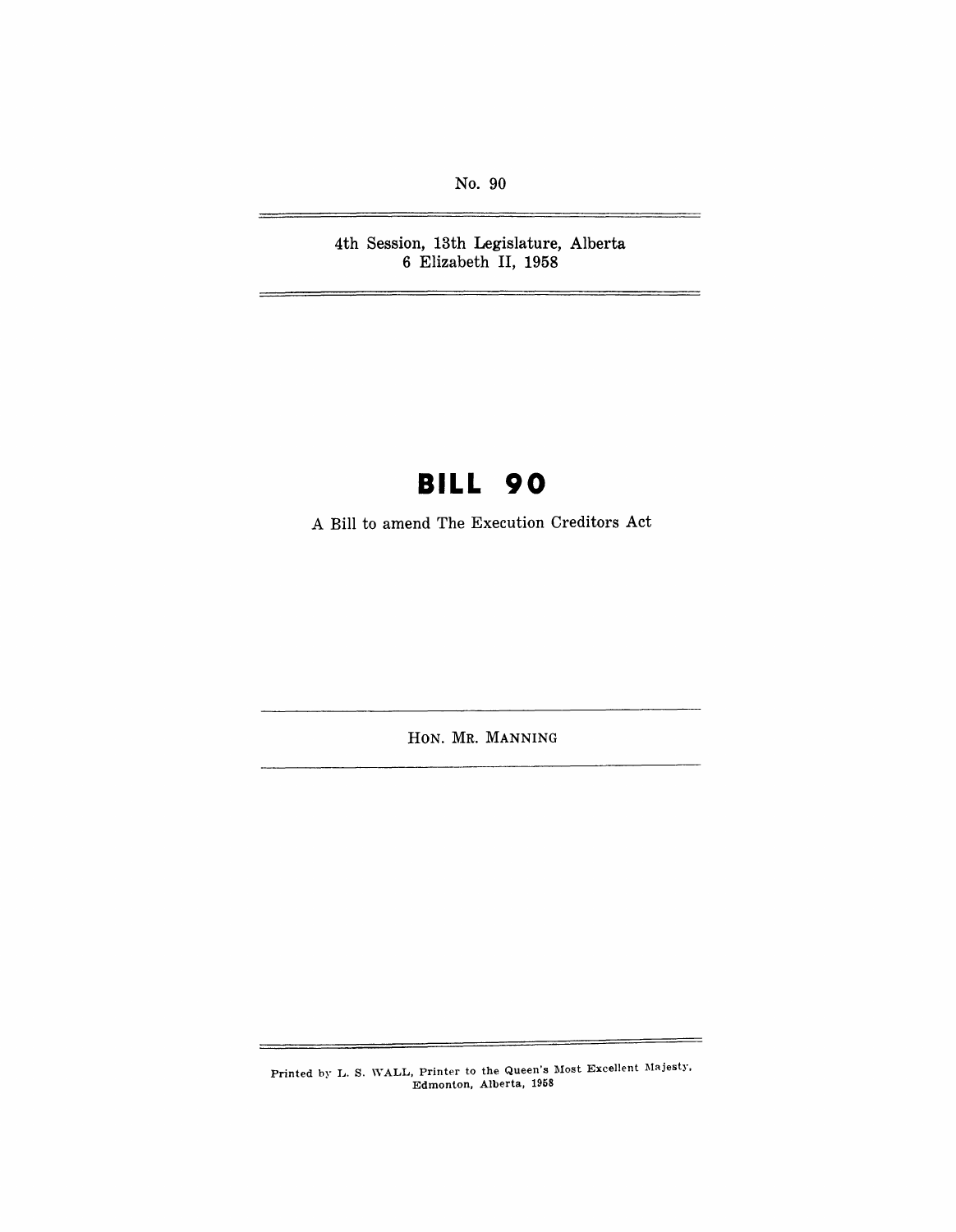**Explanatory Note** 

**2.** Section 40 presently reads as follows:

"40. Every sheriff shall deposit all money received by him in respect an execution or other proceeding under this Act in such chartered banks and in such manner as the Lieutenant Governor in Council from time to time may d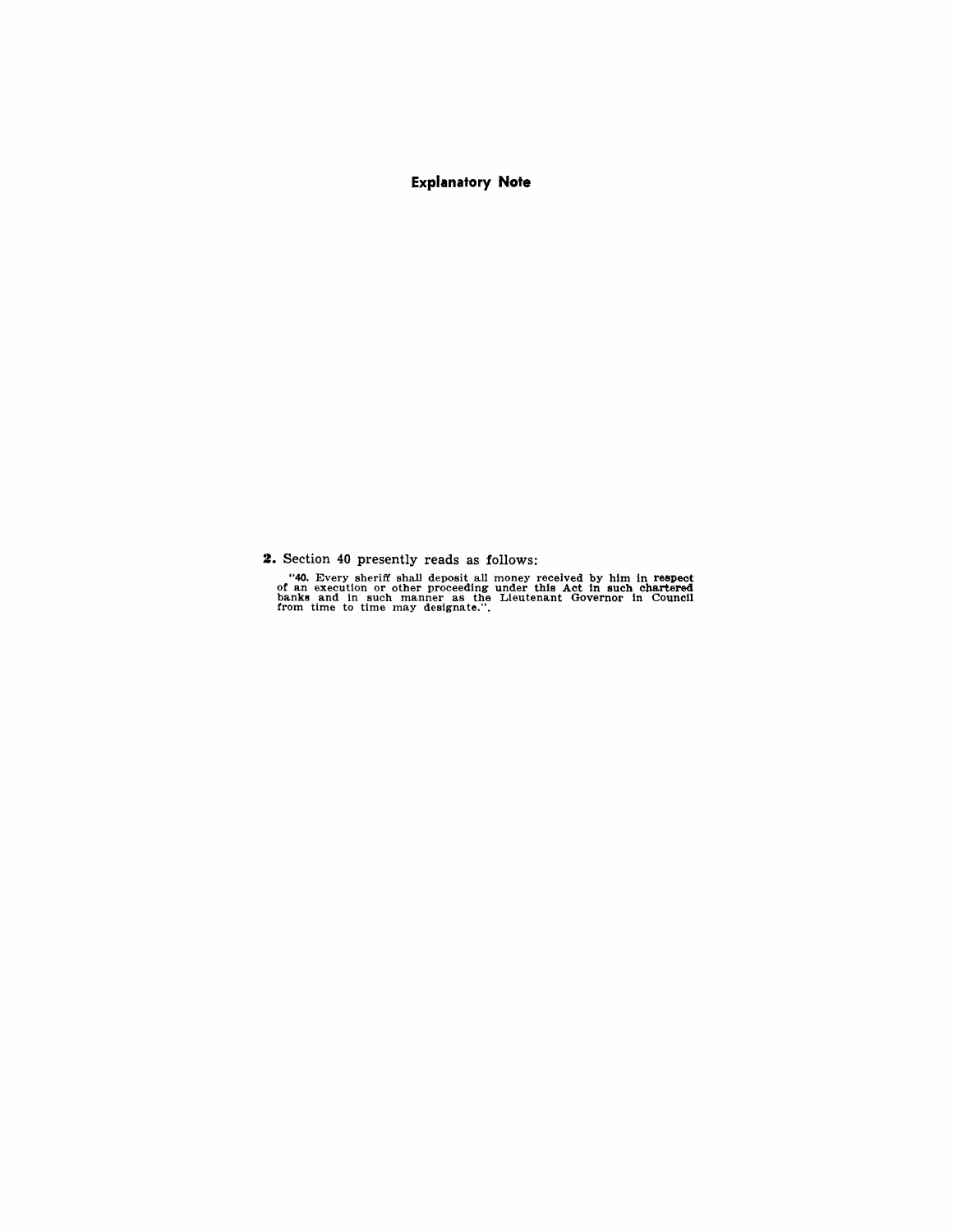## **BILL**

### No. 90 of 1958

An Act to amend The Execution Creditors Act

### *(Assented to* , 1958)

**HER** MAJESTY, by and with the advice and consent of the Legislative Assembly of the Province of Alberta, enacts as follows:

*1 .. The Execution Creditors Act,* being chapter 103 of the Revised Statutes of Alberta, 1955, is hereby amended.

2. Section 40 is amended by adding after the word "banks" the words "or treasury branches".

3. This Act comes into force on the day upon which it is assented to.